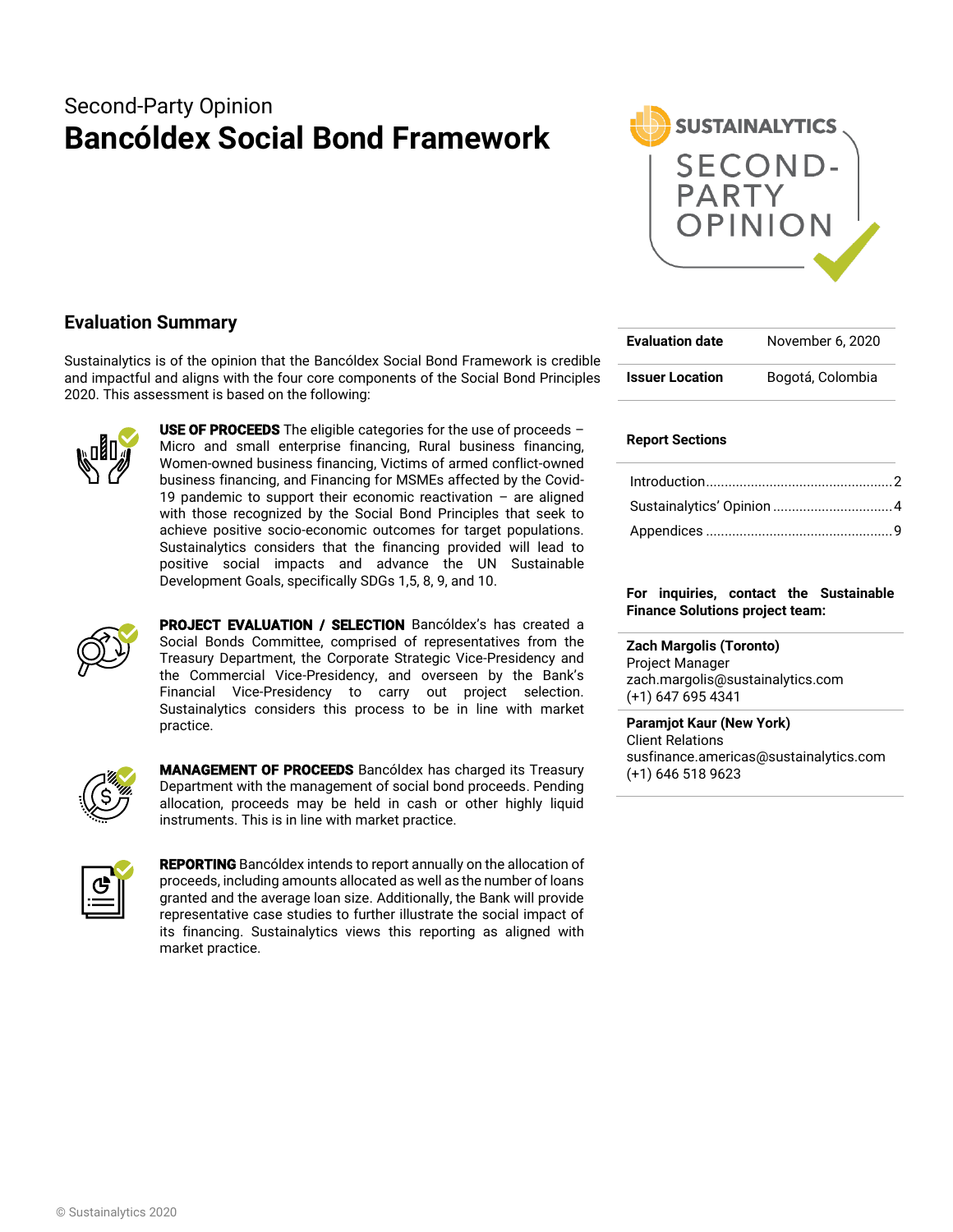

# <span id="page-1-0"></span>**Introduction**

Banco de Comercio Exterior de Colombia S.A. ("Bancóldex", the "Bank" or the "Issuer") is a state-owned development bank that provides financial solutions to support the growth of Colombian companies of all sizes and industries. Bancóldex has developed a social bond framework under which it is issuing multiple social bonds the proceeds of which are being used to finance or refinance expenditures related to micro and small enterprise financing, with the aim of promoting financial and workforce inclusion, gender equality, and local economic development.

Bancóldex has developed the Bancóldex Social Bond Framework (the "Framework") under which it intends to issue multiple social bond(s) and use the proceeds to finance and/or refinance, in whole or in part, existing and/or future projects that promote sustainable economic development and financial inclusion in Colombia. The framework defines two eligible project categories, of which is further broken down into four eligible target groups:

1. Micro and small enterprise financing and financial inclusion

- a. Micro and small enterprise financing
- b. Rural business financing
- c. Women-owned business financing
- d. Victims of armed conflict -owned business financing
- 2. Financing for MSMEs affected by the Covid-19 pandemic to support their economic reactivation

This Framework builds upon the Bank's 2018 Social Bond Framework; the first eligible category is unchanged from this previous document, while the second category has been added. Sustainalytics assessed that 2018 Social Bond Framework and published a Second-Party Opinion in April 2018. 1

Bancóldex engaged Sustainalytics to review the Bancóldex Social Bond Framework, dated November 2020, and provide a Second-Party Opinion on the Framework's social credentials and its alignment with the Social Bond Principles 2020 (SBP).<sup>2</sup> This Framework has been published in a separate document.<sup>3</sup>

### **Scope of work and limitations of Sustainalytics' Second-Party Opinion**

Sustainalytics' Second-Party Opinion reflects Sustainalytics' independent<sup>4</sup> opinion on the alignment of the reviewed Framework with the current market standards and the extent to which the eligible categories are credible and impactful.

As part of the Second-Party Opinion, Sustainalytics assessed the following:

- The Framework's alignment with the Social Bond Principles 2020, as administered by ICMA;
- The credibility and anticipated positive impacts of the use of proceeds; and
- The alignment of the issuer's sustainability strategy and performance and sustainability risk management in relation to the use of proceeds.

For the use of proceeds assessment, Sustainalytics relied on its internal taxonomy, version 1.6, which is informed by market practice and Sustainalytics' expertise as an ESG research provider.

As part of this engagement, Sustainalytics held conversations with various members of Bancóldex's management team to understand the sustainability impact of their business processes and planned use of proceeds, as well as management of proceeds and reporting aspects of the Framework. Bancóldex representatives have confirmed (1) they understand it is the sole responsibility of Bancóldex to ensure that the information provided is complete, accurate or up to date; (2) that they have provided Sustainalytics with

<sup>&</sup>lt;sup>1</sup> Sustainalytics' 2018 Second-Party Opinion is available at:

https://www.sustainalytics.com/wp-content/uploads/2018/05/10854\_Bancoldex\_Social\_Bond\_Second\_Opinion\_ENGLISH.pdf

<sup>&</sup>lt;sup>2</sup> The Social Bond Principles are administered by the International Capital Market Association and are available a[t https://www.icmagroup.org/green](https://www.icmagroup.org/green-social-and-sustainability-bonds/social-bond-principles-sbp/)[social-and-sustainability-bonds/social-bond-principles-sbp/](https://www.icmagroup.org/green-social-and-sustainability-bonds/social-bond-principles-sbp/)

<sup>&</sup>lt;sup>3</sup> The Bancoldex Social Bond Framework will be made available on Bancoldex's website at https://www.bancoldex.com/

<sup>4</sup> When operating multiple lines of business that serve a variety of client types, objective research is a cornerstone of Sustainalytics and ensuring analyst independence is paramount to producing objective, actionable research. Sustainalytics has therefore put in place a robust conflict management framework that specifically addresses the need for analyst independence, consistency of process, structural separation of commercial and research (and engagement) teams, data protection and systems separation. Last but not the least, analyst compensation is not directly tied to specific commercial outcomes. One of Sustainalytics' hallmarks is integrity, another is transparency.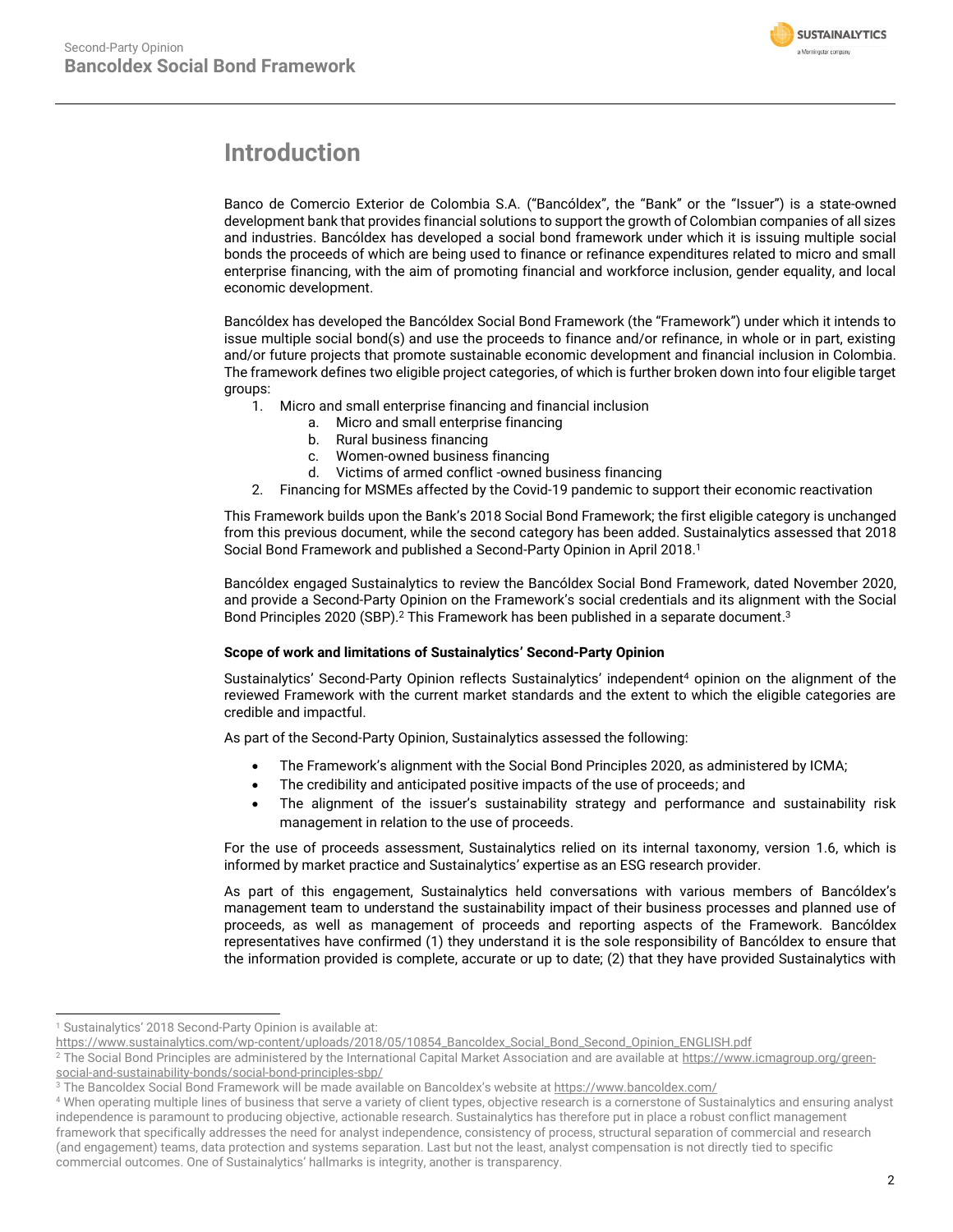

all relevant information and (3) that any provided material information has been duly disclosed in a timely manner. Sustainalytics also reviewed relevant public documents and non-public information.

This document contains Sustainalytics' opinion of the Framework and should be read in conjunction with that Framework.

Any update of the present Second-Party Opinion will be conducted according to the agreed engagement conditions between Sustainalytics and Bancóldex.

Sustainalytics' Second-Party Opinion, while reflecting on the alignment of the Framework with market standards, is no guarantee of alignment nor warrants any alignment with future versions of relevant market standards. Furthermore, Sustainalytics' Second-Party Opinion addresses the anticipated impacts of eligible projects expected to be financed with bond proceeds but does not measure the actual impact. The measurement and reporting of the impact achieved through projects financed under the Framework is the responsibility of the Framework owner.

In addition, the Second-Party Opinion opines on the intended allocation of proceeds but does not guarantee the realised allocation of the bond proceeds towards eligible activities.

<span id="page-2-0"></span>No information provided by Sustainalytics under the present Second-Party Opinion shall be considered as being a statement, representation, warrant or argument, either in favour or against, the truthfulness, reliability or completeness of any facts or statements and related surrounding circumstances that Bancóldex has made available to Sustainalytics for the purpose of this SPO.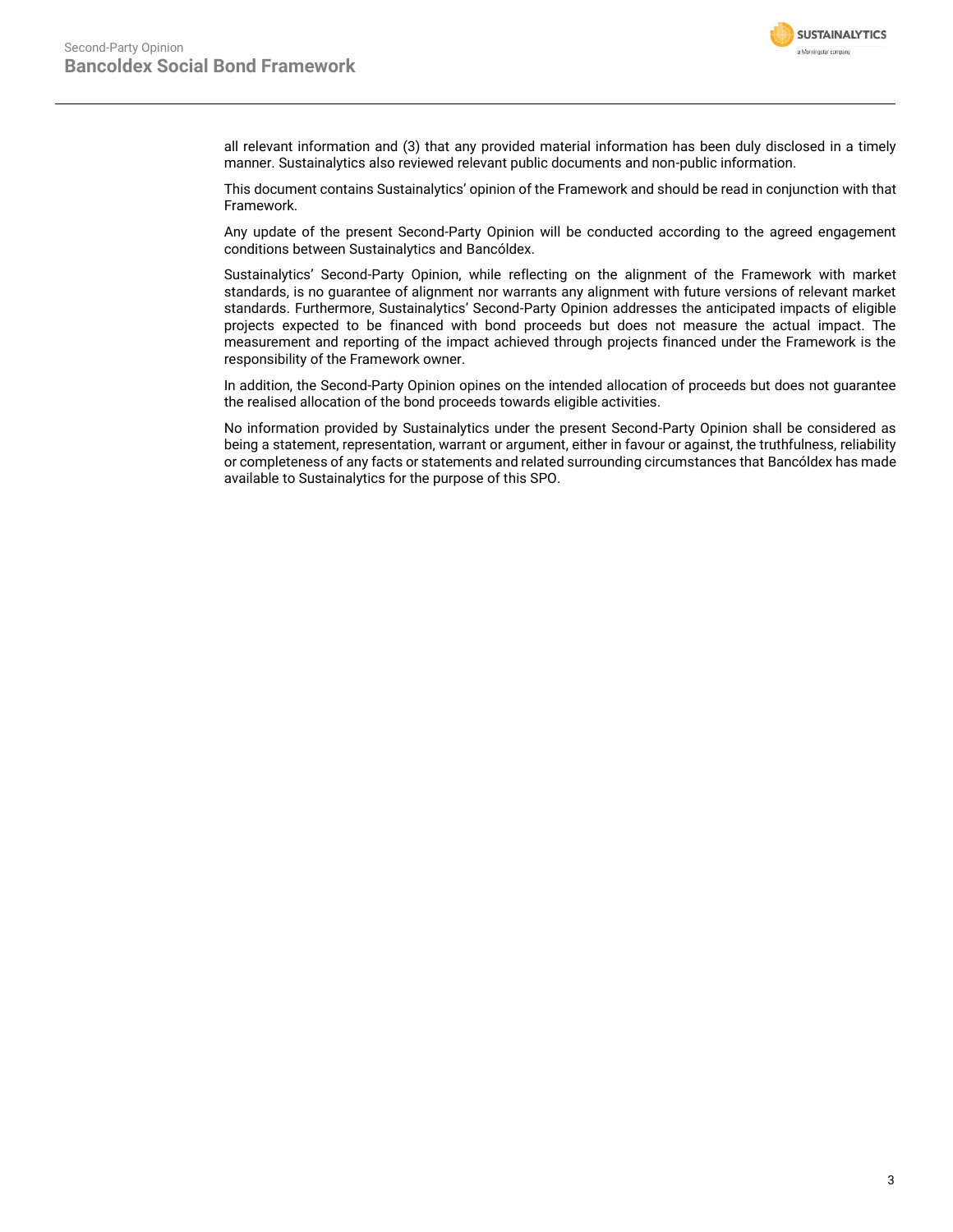# **Sustainalytics' Opinion**

# **Section 1: Sustainalytics' Opinion on the Bancóldex Social Bond Framework**

Sustainalytics is of the opinion that the Bancóldex Social Bond Framework is credible and impactful, and aligns with the four core components of the SBP. Sustainalytics highlights the following elements of Bancóldex's Social Bond Framework:

- Use of Proceeds:
	- The two eligible categories Micro and small enterprise financing and financial inclusion (which includes four sub-categories: Micro and small enterprise financing, Rural business financing, Women-owned business financing, and Victims of armed conflict-owned business financing) and Financing for MSMEs affected by the Covid-19 pandemic to support their economic reactivation – are aligned with those recognized by the SBP.
	- The Framework uses a classification of SMEs in line with that of Colombian regulation, specifically the thresholds defined by the Ministry of Trade in Decree 957 of June 2019. Sustainalytics considers this use of official definitions to be aligned with market expectations.
		- Sustainalytics considers it best practice that financing to SMEs be further targeted towards vulnerable groups in order to increase the likelihood of positive social impacts and notes, in this context, Colombia's classification as a developing economy.<sup>5</sup>
	- In addition to SME lending more broadly, the Framework defines specific business types, namely rural businesses, women-owned businesses, and businesses owned by victims of armed conflict<sup>6</sup> as additional targets for financing with the objective of financial inclusion. Sustainalytics views positively this targeting and is of the opinion that it supports the social impacts of the financing.
	- As it relates to the category of Financing for MSMEs affected by the Covid-19 pandemic to support their economic reactivation, Sustainalytics views the provision of credit facilities for businesses impacted by the effects of the COVID-19 pandemic to deliver positive social impacts and to be in line with market expectations.
	- As with all financing provided by the Bank, the proceeds of its social bonds will not be directed to activities on the exclusion list published in Bancoldex's environmental and social risk policy, which screens for activities known to have severe environmental or social impact or to be in violations of laws and regulations. <sup>7</sup> Sustainalytics views positively that the Bank excludes financing of these activities, however, notes that there are no exclusions on some sectors are known to have significant negative environmental impacts, such as fossil fuel production.
	- The Framework specifies that financing provided in response to COVID-19 shall be limited to those loans granted after March 11, 2020, which corresponds to the date in which the WHO officially declared a pandemic. Financing in other categories may include loans dating back to January 1, 2016, aligning with the lookback period of the Bank's 2018 social bond Framework,
- Project Evaluation and Selection:
	- The selection of eligible projects will be completed by the bank's Social Bonds Committee, comprised of representatives from the Treasury Department, the Corporate Strategic Vice-Presidency and the Commercial Vice-Presidency, and overseen by the Bank's Financial Vice-Presidency.
	- Based on the establishment of a defined group charged with project selection, Sustainalytics considers this process to be in line with market practice.
- Management of Proceeds:
	- The management of proceeds is overseen by the Treasury Department. Bancóldex has an internal statistical tracking system in place that is connected to the Bancóldex central banking system which allows the bank to validate the information of each credit operation.
	- Pending allocation, proceeds may be temporarily held in cash or other highly liquid assets, and Bancoldex has disclosed that it intends to allocate proceeds within 24-36 months of issuance.

<sup>&</sup>lt;sup>5</sup> As defined by the UN World Economic Situation and Prospects 2019 report, https://www.un.org/development/desa/dpad/wpcontent/uploads/sites/45/WESP2019\_BOOK-ANNEX-en.pdf

<sup>6</sup> As defined by Colombian Law 1448 of 2011, Law of Victims and Restitution of Lands, article 159.

<sup>&</sup>lt;sup>7</sup> A copy of this list is included in the Social Bond Framework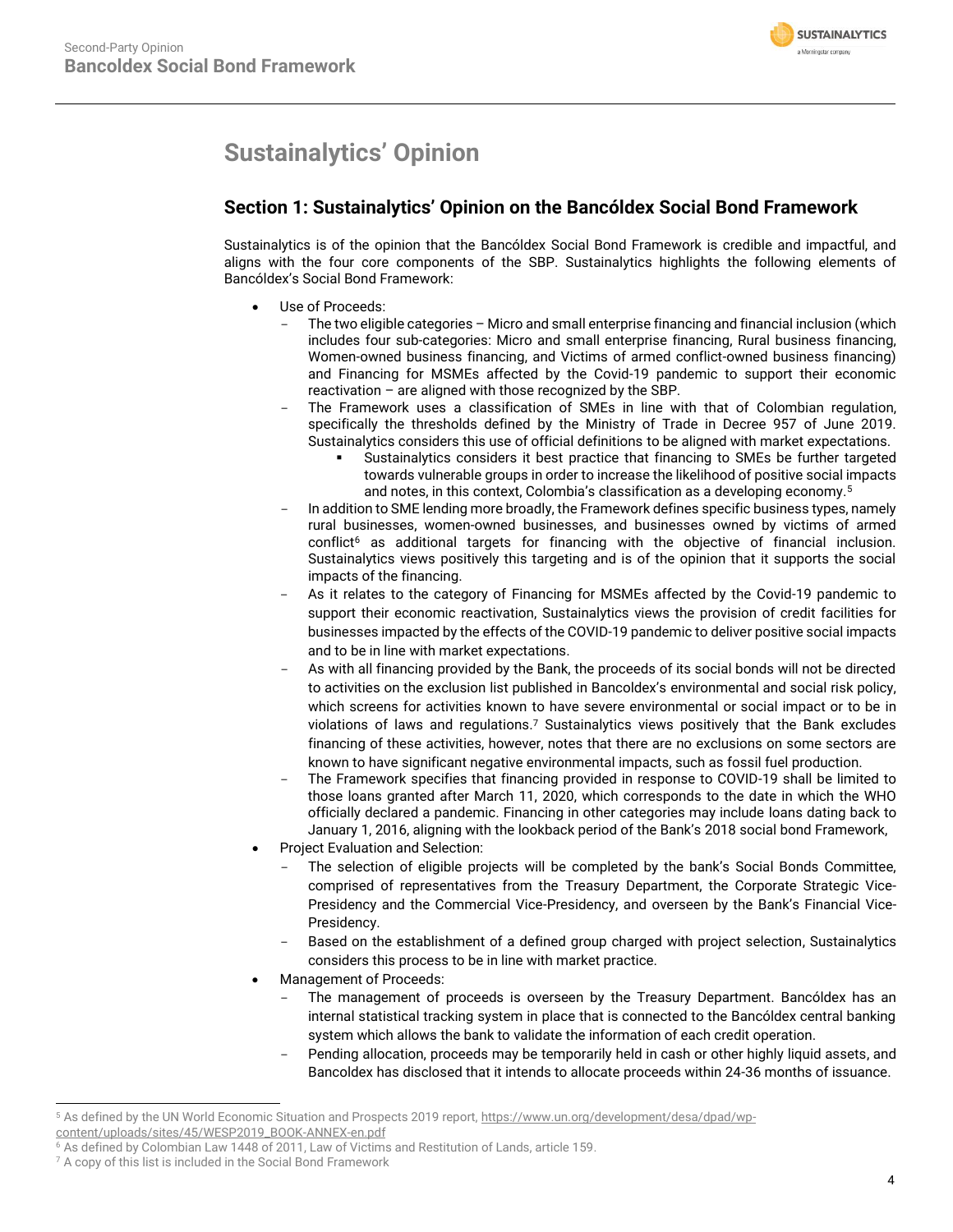

- Based on the disclosures around unallocated proceeds and the reliance on formal internal systems, Sustainalytics considers this process to be in line with market practice.
- Reporting:
	- Bancóldex commits to annual disclosure indicating, for each social bond, the amount disbursed, the average loan value, and the number of beneficiaries. The allocation reporting will be externally audited and made available to investors on Bancóldex's website, the National Registry of Securities and Issuers, as well as on the website of the Colombia Stock Exchange.
	- Bancóldex will disclose impact reporting in its "Use of Social Bond Resources" annual report, selecting up to four indicative case studies which are representative of the bond's impacts and providing relevant quantitative indicators.
	- Based on the commitment to annual allocation reporting and the provision of impact case studies, Sustainalytics considers this process to be in line with market practice, noting that aggregate impact reporting is considered to be best practice.

### **Alignment with Social Bond Principles 2020**

Sustainalytics has determined that the Bancóldex Social Bond Framework aligns to the four core components of the SBP. For detailed information please refer to Appendix 1: Social Bond/Social Bond Programme External Review Form.

## **Section 2: Sustainability Strategy of Bancóldex**

### **Contribution of Framework to Bancóldex's sustainability strategy**

Sustainalytics considers Bancóldex's sustainability strategy to be strong given the following:

- The Bank's sustainability strategy is aligned with the Colombian National Development Plan 2018– 2022, <sup>8</sup> subtitled the "Pact for Colombia, Pact for Equity", which has among its pillars a focus on economic development through entrepreneurship. To fulfill this mandate, the Bank aims to promote financial inclusion, improve access to financial resources for SMEs, improve access to rural employment programs, reduce poverty, promote social equality, and stimulate economic development in Colombia;
- The Bank also participates in the Ministry of Commerce, Tourism, and Industry's Sectorial Strategic Plan 2019-2022, and in particular supports the fulfillment of the "Productivity and Innovation" objective through its support of small businesses and its initiatives to help entrepreneurs scale their operations.
- Bancóldex has been a major actor in supporting the relationship between the National Government and the business sector to promote the financial sector, particularly microenterprises;
- The social bond aligns with the bank's sustainability strategy which includes the following goals: (i) generating value through sustainable economy, (ii) increasing productivity and competitiveness of Colombian companies, and (iii) promoting the adoption of sustainable development standards of cities;<sup>9</sup>

Sustainalytics considers Bancóldex to be well positioned to issue social bonds given its alignment with the National Government's development plan. Furthermore, Bancóldex has developed various financial products customized to address relevant socio-economic needs of the country. Overall, the issuance of social bonds aligns with the bank's social objectives and will contribute to the realization of these long-term goals.

### **Well-positioned to address common social and environmental risks associated with the projects**

While Sustainalytics recognizes that the net proceeds from the bond(s) issued under the Framework will be directed towards financing that is anticipated to have positive social impact, Sustainalytics is aware that the range of activities undertaken may also have some associated negative environmental or outcomes. In particular, by offering financial services, banks are exposed to risks associated with controversial companies and/or projects they may finance. To reduce exposure and prevent negative impacts, banks are expected to implement social and environmental risk assessments for projects that they choose to finance.

There are two main groups of intermediaries that participate in the financing of micro and small businesses with Bancóldex. The first group includes banks, financing companies and financial cooperatives. The first

<sup>8</sup> Colombia's National Development Plan 2018 – 2022, available at: https://english.mininterior.gov.co/node/25145 9 Bancóldex Social Bond Framework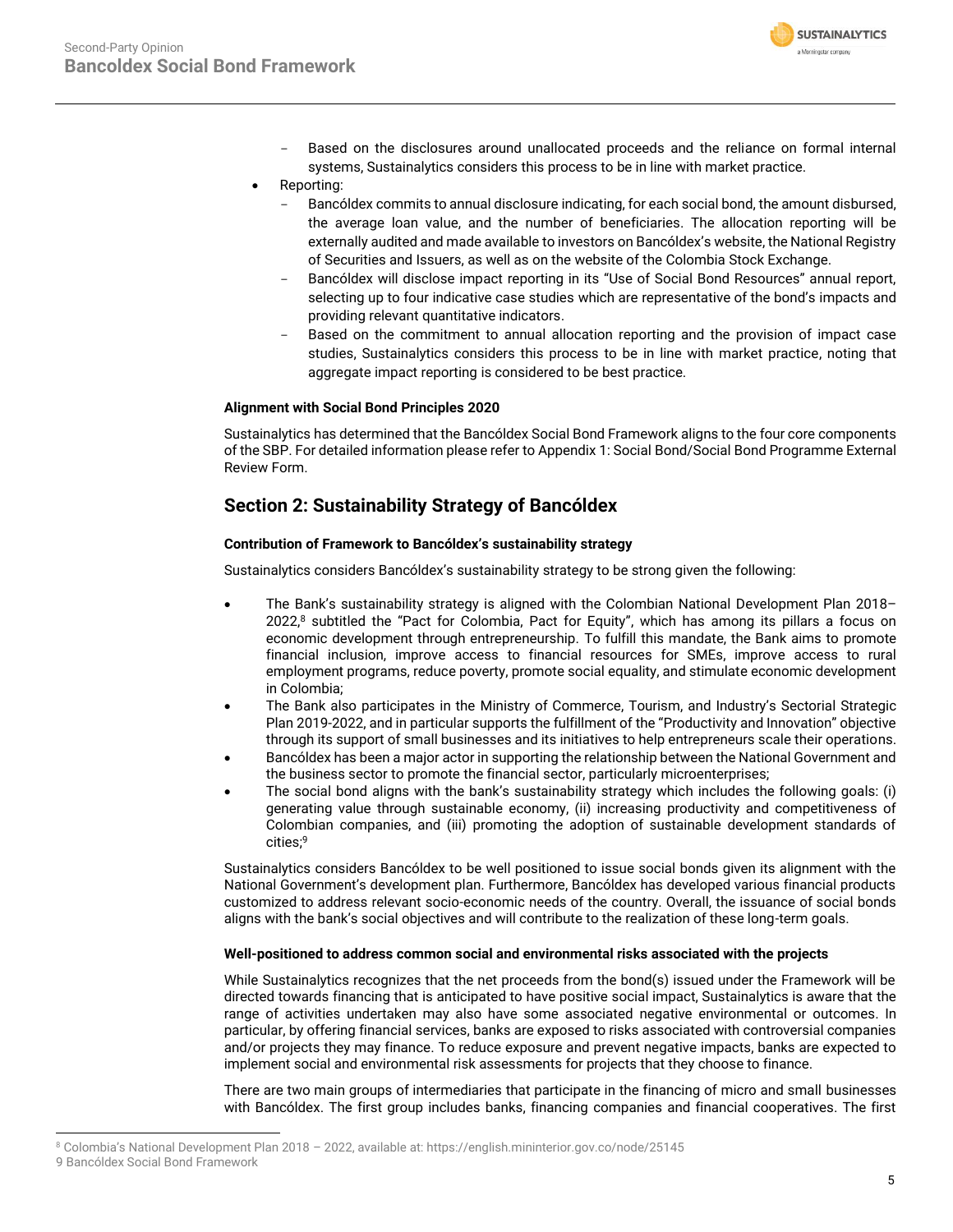

group is overseen by the Colombian Finance Superintendent. The second group includes entities such as credit unions and employee funds. The second group of entities are overseen by NGOs and other superintendents.

In all project funding cases, Bancóldex completes the following steps as an evaluation process of the entities that will be providing credits and managing the loan portfolios of the micro and small enterprises.

- 1. Onboarding documents from the entity and risk evaluation information is requested and assessed
- 2. A complete due diligence on the entity regarding complying with Anti-Money Laundering (AML) and Terrorism Financing (TF) sanction lists is performed
- 3. The Bancóldex Risk Department visits the entity and establishes a limit amount for loans which is approved by senior management
- 4. A follow up assessment of the entity is completed on a quarterly basis.

In addition to these measures, Bancóldex has implemented an Environmental and Social Risk Management System (ESMS) for second-tier banking activities. Th ESMS was first implemented in 2012, with the support of the Inter-American Development Bank (IADB), <sup>10</sup> and assesses environmental, social, labour, and other risks associated with projects, as well as ensuring that any projects financed have obtained all necessary regulatory authorizations and are being carried out in compliance with all legal requirements.

Overall, given the level of assessment required in Bancóldex's evaluation of entities providing micro and small enterprise loans, the ESMS, the exclusionary criteria (which identify activities that cannot be financed by Bancóldex due to associated risks<sup>11</sup>), and the due diligence performed at project level, Sustainalytics is of the opinion that Bancóldex is well positioned to identify, manage and address environmental and social risks associated with the projects financed.

## **Section 3: Impact of Use of Proceeds**

Micro and small enterprise financing and financial inclusion, in particular in relation to economic and social shocks such as the COVID-19 pandemic, are aligned with eligible categories recognized by the SBP. Sustainalytics has focused below on how the impact is specifically relevant in the local context.

### **The economic impacts of COVID-19 and the need to support recovery**

Colombia has been among the countries hardest hit by the COVID-19 pandemic, and in late October became the eighth country in the world, and second in Latin America, to surpass one million confirmed cases of the disease.<sup>12</sup> In addition to the health effects, it has been estimated that the pandemic has triggered the country's worst recession in at least a century.<sup>13</sup> In July 2020, Colombia's unemployment rate had increased by 70% from the prior year, with an even greater increase in Bogota.<sup>14</sup>

The United Nations Economic Commission for Latin America and the Caribbean (ECLAC) is estimating that the global pandemic will bring about the sharpest recession of Latin America and the Caribbean, where over a third of formal employment and a quarter of GDP are generated in sectors that have been heavily hit by the crisis (the auto industry, tourism, and hospitality, transportation, and commerce)15,16 Overall, ECLAC estimates that around 2.7 million companies are likely to close due to the global pandemic.<sup>17</sup> While important measures to increase liquidity and access to credit for MSMEs in the region is being carried out – with different approaches applied by each country  $-$  ECLAC highlights that these measures have been "important but insufficient" and will to be enough for the businesses to sustain a recovery that is projected to be slow and gradual.<sup>18</sup> Furthermore, in a context where there are already wide inequalities, the impacts of COVID-19 have

<sup>15</sup> ECLAC, "Sectors and businesses facing COVID-19: emergency and reactivation", (2020), at:

<sup>16</sup> ECLAC, "Sectors and businesses facing COVID-19: emergency and reactivation", (2020), at:

<sup>&</sup>lt;sup>10</sup> Bancóldex has provided to Sustainalytics the evaluation form which is completed as part of the ESMS assessment

<sup>&</sup>lt;sup>11</sup> Bancóldex excluded activities, defined in Bancóldex's Environmental and Social Management Policy

https://www.bancoldex.com/documentos/4603\_Formato\_de\_información\_ambiental\_y\_social.pdf

<sup>&</sup>lt;sup>12</sup> Al Jazeera News Service, https://www.aljazeera.com/news/2020/10/25/colombia-surpasses-1-million-covid-19-cases

<sup>13</sup> New York Times, https://www.nytimes.com/2020/06/23/world/americas/coronavirus-brazil-mexico-peru-chile-uruguay.html

<sup>&</sup>lt;sup>14</sup> El Tiempo, https://www.eltiempo.com/economia/sectores/dane-el-pais-cerro-julio-del-2020-con-4-15-millones-de-ocupados-menos-535227

[https://repositorio.cepal.org/bitstream/handle/11362/45736/5/S2000437\\_en.pdf.](https://repositorio.cepal.org/bitstream/handle/11362/45736/5/S2000437_en.pdf)

[https://www.cepal.org/sites/default/files/presentation/files/ppt\\_specialreport\\_sectorsandbusinesses\\_en.pdf.](https://www.cepal.org/sites/default/files/presentation/files/ppt_specialreport_sectorsandbusinesses_en.pdf)

<sup>&</sup>lt;sup>17</sup> ECLAC, "Sectors and businesses facing COVID-19: emergency and reactivation", (2020), at:

[https://repositorio.cepal.org/bitstream/handle/11362/45736/5/S2000437\\_en.pdf.](https://repositorio.cepal.org/bitstream/handle/11362/45736/5/S2000437_en.pdf)

<sup>18</sup> ECLAC, "Sectors and businesses facing COVID-19: emergency and reactivation", (2020), at:

[https://repositorio.cepal.org/bitstream/handle/11362/45736/5/S2000437\\_en.pdf.](https://repositorio.cepal.org/bitstream/handle/11362/45736/5/S2000437_en.pdf)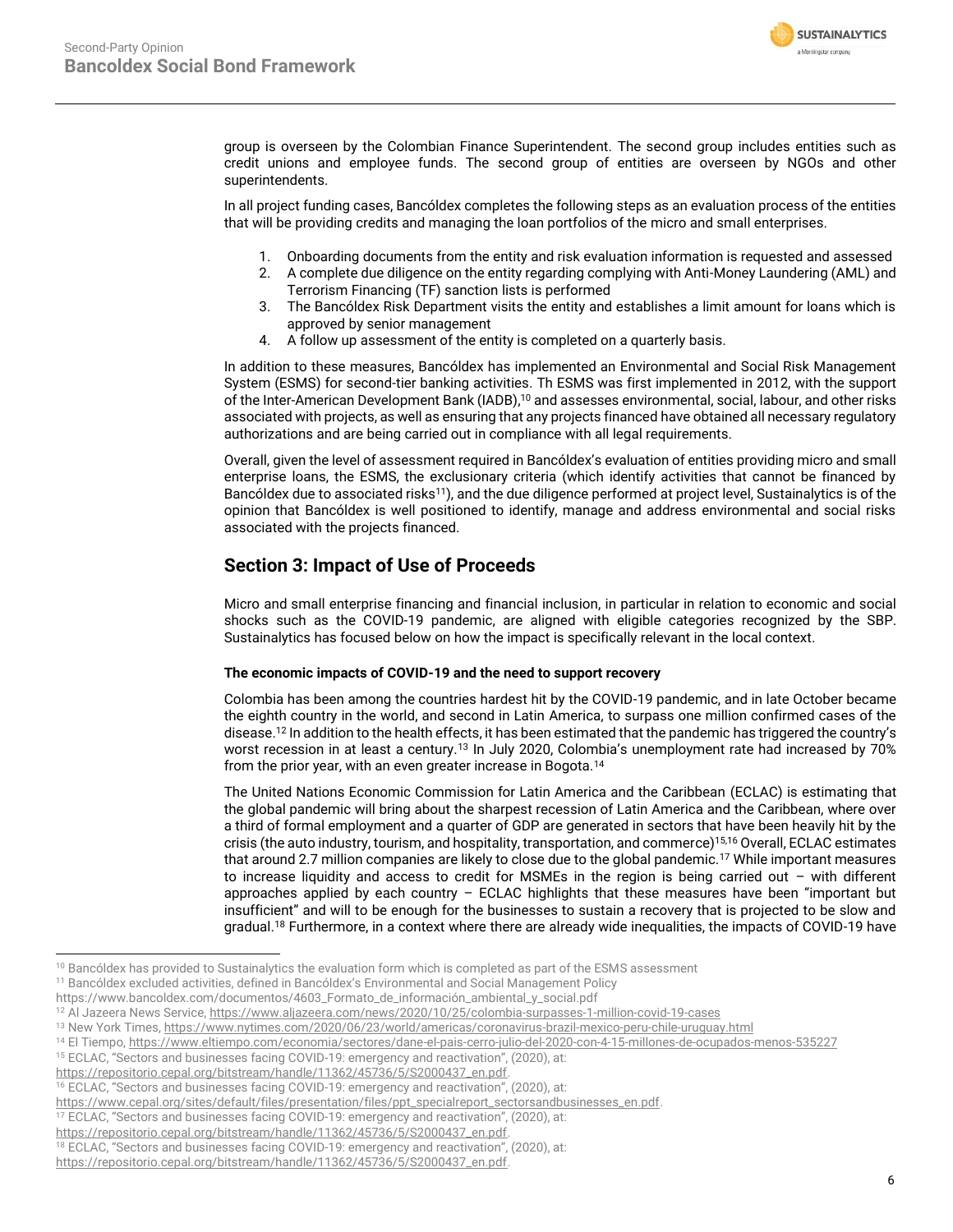

disproportionately affected the most vulnerable populations and individuals, including women, older persons, persons with disabilities, indigenous peoples, people of African descent, migrants and refugees.<sup>19</sup> The UN has called for action as countries mobilize capital and calls for change on the broad structural challenges to build back better by promoting decent jobs, strengthening environmental sustainability, and reinforcing social protection mechanisms.<sup>20</sup> To this end, the World Economic Forum has identified strategies that help mitigate the disproportionate effect the global pandemic is having on women, including rebalancing the burden of unpaid care work; ensuring women are well positioned in growth sectors; and addressing violence against women.<sup>21</sup>

In this context, Bancóldex's efforts to provide financing to SMEs in the most highly impacted sectors is considered by Sustainalytics to be impactful, and will play an important part in supporting the financial and societal recovery of the small business economy.

### **Contribution towards the social inclusion of victims of armed conflict**

Bancóldex recognizes the vast negative effects that were generated by the Colombian armed conflict which began in the mid-1960s and resulted in the death of hundreds of thousands and the forced displacement of millions of people. According to the Victims Registry (Registro Único de Víctimas), <sup>22</sup> the rights of more than 8 million people were affected by the armed conflict. To address this issue, the Colombian Government outlined three action points within the National Development Plan 2014 – 2018, to support the transition to peace: ensuring security, justice, and democracy, including the reintegration, both socially and economically, of victims of armed conflict into society. Proceeds from the social bonds will finance, through targeted business loans, victims of the Colombian ongoing armed conflict in order to facilitate their reintegration into the workforce. Overall, although the financing of conflict victim-owned businesses accounts for a relatively small portion of the social bond's overall use of proceeds portfolio, Sustainalytics considers the financing of conflict victim-owned businesses as a strong and impactful use of proceeds, particularly due to the large targeted population, the support it provides in activating local economies, as well as in terms of preventing overall social exclusion.

### **Importance of supporting women-owned businesses in achieving peace**

According to both Colombia's National Development Plan 2014 - 2018<sup>23</sup> and the UN Colombia Strategy Plan for Women 2017-2019<sup>24</sup>, gender inequality is a structural issue, and considered a major obstacle in achieving general peace in Colombia. According to the United Nations Development Program's Gender Inequality Index<sup>25</sup>, Colombia ranks 95 out of 188 countries with respect to gender equality. The general objective of the UN Colombia Strategy Plan for Women 2017-2019 is to empower women politically and economically in order to eradicate violence, support peace and security, as well as to promote female leadership and political participation. Bancóldex intends to allocate social bond proceedings to businesses owned by women in order to promote their integration and employment, reduce the gender pay gap, and support victims of gender violence, all sustainability goals which are aligned with Colombia's National Development Plan 2014 – 2018 and the UN Colombia Strategy Plan for Women 2017-2019. Sustainalytics recognizes the importance of gender parity and the link between supporting female-owned businesses and improving gender equality, and regards the projects funded through Bancóldex's social bonds as bringing significant positive social benefits to Colombian society.

<sup>19</sup> UNODC, "Message from Secretary-General: Policy Brief on the Impact of Covid-19 on Latin America and the Caribeena", (2020), at: [https://www.unodc.org/ropan/en/policy-brief-on-the-impact-of-covid-19-on-latin-america-and-the-caribbean.html.](https://www.unodc.org/ropan/en/policy-brief-on-the-impact-of-covid-19-on-latin-america-and-the-caribbean.html) 

<sup>20</sup> UNODC, "Message from Secretary-General: Policy Brief on the Impact of Covid-19 on Latin America and the Caribeena", (2020), at:

[https://www.unodc.org/ropan/en/policy-brief-on-the-impact-of-covid-19-on-latin-america-and-the-caribbean.html.](https://www.unodc.org/ropan/en/policy-brief-on-the-impact-of-covid-19-on-latin-america-and-the-caribbean.html)

<sup>&</sup>lt;sup>21</sup> World Economic Forum, "The COVID-19 crisis disproportionately affects women - here's hoe Latin America is addressing it", (2020), at: [https://www.weforum.org/agenda/2020/07/covid-19-economic-crisis-women-latin-america-gender-parity/.](https://www.weforum.org/agenda/2020/07/covid-19-economic-crisis-women-latin-america-gender-parity/)

<sup>22</sup> Registro Único de Víctimas, available at: https://rni.unidadvictimas.gov.co/RUV

<sup>23</sup> Colombia's National Development Plan 2014 – 2018, available at:

https://www.contraloria.gov.co/documents/463406/472376/Comentarios+al+Plan+Nacional+de+Desarrollo+2014-2018.pdf/e1781355-35fb-45da-9eea-0a12269d7778?version=1.0

<sup>24</sup> UN Colombia Strategy Plan for Women 2017-2019, available at: http://colombia.unwomen.org/es/como-trabajamos/estrategia-pais-2017-2019

<sup>25</sup> Gender Inequality Index, available at: http://hdr.undp.org/en/composite/GII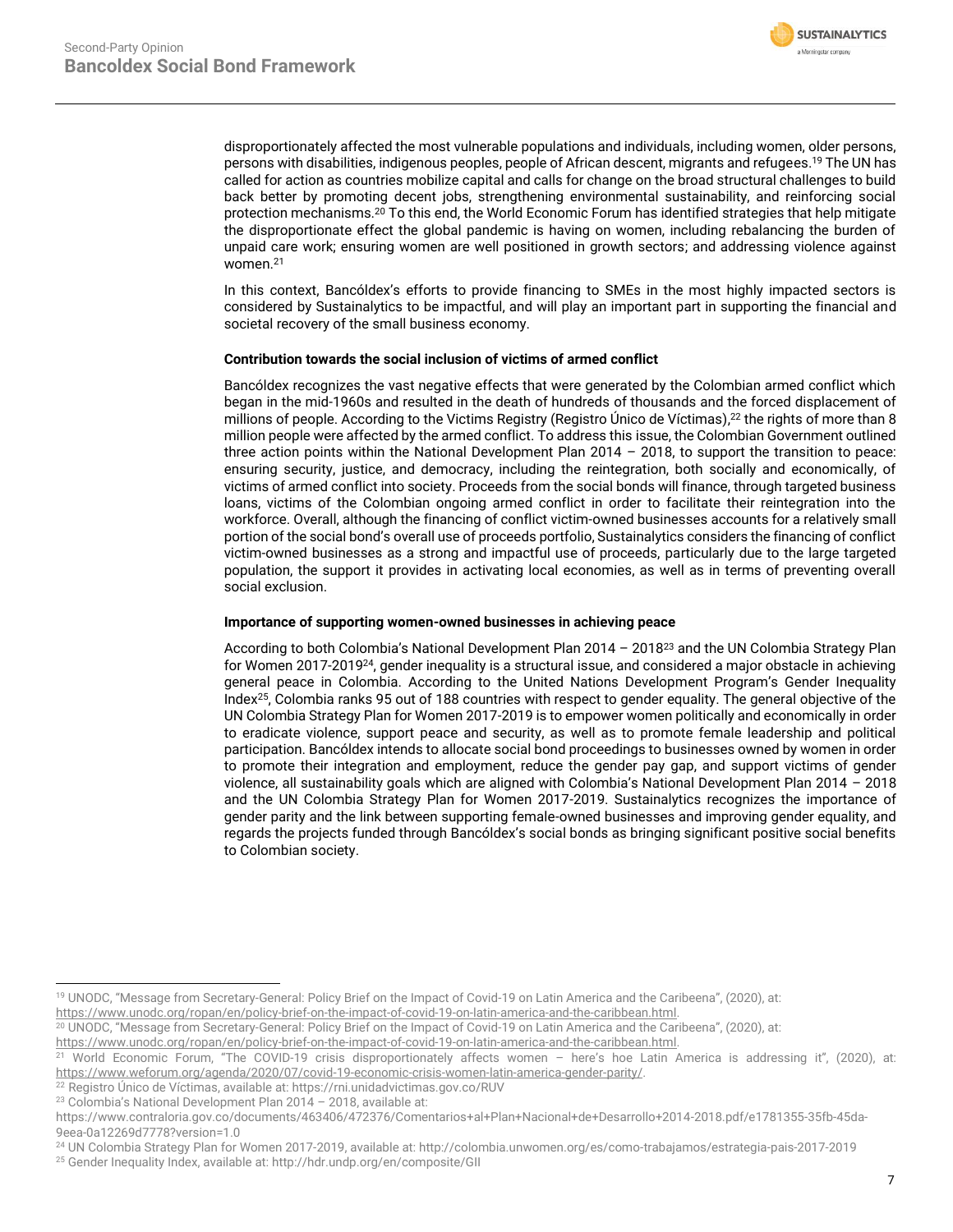

### **Alignment with/contribution to SDGs**

The Sustainable Development Goals (SDGs) were set in September 2015 and form an agenda for achieving sustainable development by the year 2030. This social bond advances the following SDGs and targets:

| <b>Use of Proceeds</b><br>Category                                                                 | <b>Eligible Projects</b>                                  | <b>SDG</b>                                           | <b>SDG</b> target                                                                                                                                                                                                       |  |  |
|----------------------------------------------------------------------------------------------------|-----------------------------------------------------------|------------------------------------------------------|-------------------------------------------------------------------------------------------------------------------------------------------------------------------------------------------------------------------------|--|--|
| Micro and small<br>enterprise<br>financing and<br>financial<br>inclusion                           | Micro and small<br>enterprise financing                   | 1. No Poverty                                        | 1.5 By 2030, build the resilience of the poor<br>and those in vulnerable situations and<br>reduce their exposure and vulnerability to<br>climate-related extreme events and other<br>economic, social and environmental |  |  |
|                                                                                                    | <b>Rural business</b><br>financing                        |                                                      | shocks and disasters                                                                                                                                                                                                    |  |  |
|                                                                                                    |                                                           | 5. Gender<br>equality                                | 5.1 End all forms of discrimination against<br>all women and girls everywhere.                                                                                                                                          |  |  |
|                                                                                                    |                                                           | 8. Decent<br>work and<br>economic                    | 8.3 Promote development-oriented policies<br>that support productive activities, decent<br>job creation, entrepreneurship, creativity                                                                                   |  |  |
|                                                                                                    | Women-owned<br>business financing                         | growth                                               | and innovation, and encourage the<br>formalization and growth of micro-, small-<br>and medium-sized enterprises, including<br>through access to financial services.                                                     |  |  |
|                                                                                                    |                                                           | 9. Industry,<br>Innovation,<br>and<br>Infrastructure | 9.3 Increase the access of small-scale<br>industrial and other enterprises, in<br>particular in developing countries, to<br>financial services, including affordable<br>credit, and their integration into value        |  |  |
|                                                                                                    | Victims of armed<br>conflict -owned<br>business financing |                                                      | chains and markets<br>10.3 By 2030, empower and promote the                                                                                                                                                             |  |  |
| Financing for MSMEs affected by the<br>Covid-19 pandemic to support their<br>economic reactivation |                                                           | 10. Reduced<br>inequalities                          | social, economic and political inclusion of<br>all, irrespective of age, sex, disability, race,<br>ethnicity, origin, religion or economic or<br>other status                                                           |  |  |

## **Conclusion**

Bancóldex has developed the Bancóldex Social Bond Framework under which it will issue social bonds and use the proceeds to finance lending to micro and small enterprises, with the specific intents of increasing financial inclusion and support economic revoery from the COVID-19 pandemic. Sustainalytics considers that the lending funded by the social bond proceeds will provide positive social impact.

The Bancóldex Social Bond Framework outlines a process by which proceeds will be tracked, allocated, and managed, and commitments have been made for reporting on the allocation and impact of the use of proceeds. Furthermore, Sustainalytics believes that the Bancóldex Social Bond Framework is aligned with the overall sustainability strategy of the Bank and that the social use of proceeds categories will contribute to the advancement of the UN Sustainable Development Goals 1, 5, 8, 9, and 10. Additionally, Sustainalytics is of the opinion that Bancóldex has adequate measures to identify, manage and mitigate environmental and social risks commonly associated with the eligible projects funded by the use of proceeds.

Based on the above, Sustainalytics is confident that Banco de Comercio Exterior de Colombia S.A. is wellpositioned to issue social bonds and that the Bancóldex Social Bond Framework is robust, transparent, and in alignment with the core components of the Social Bond Principles 2020.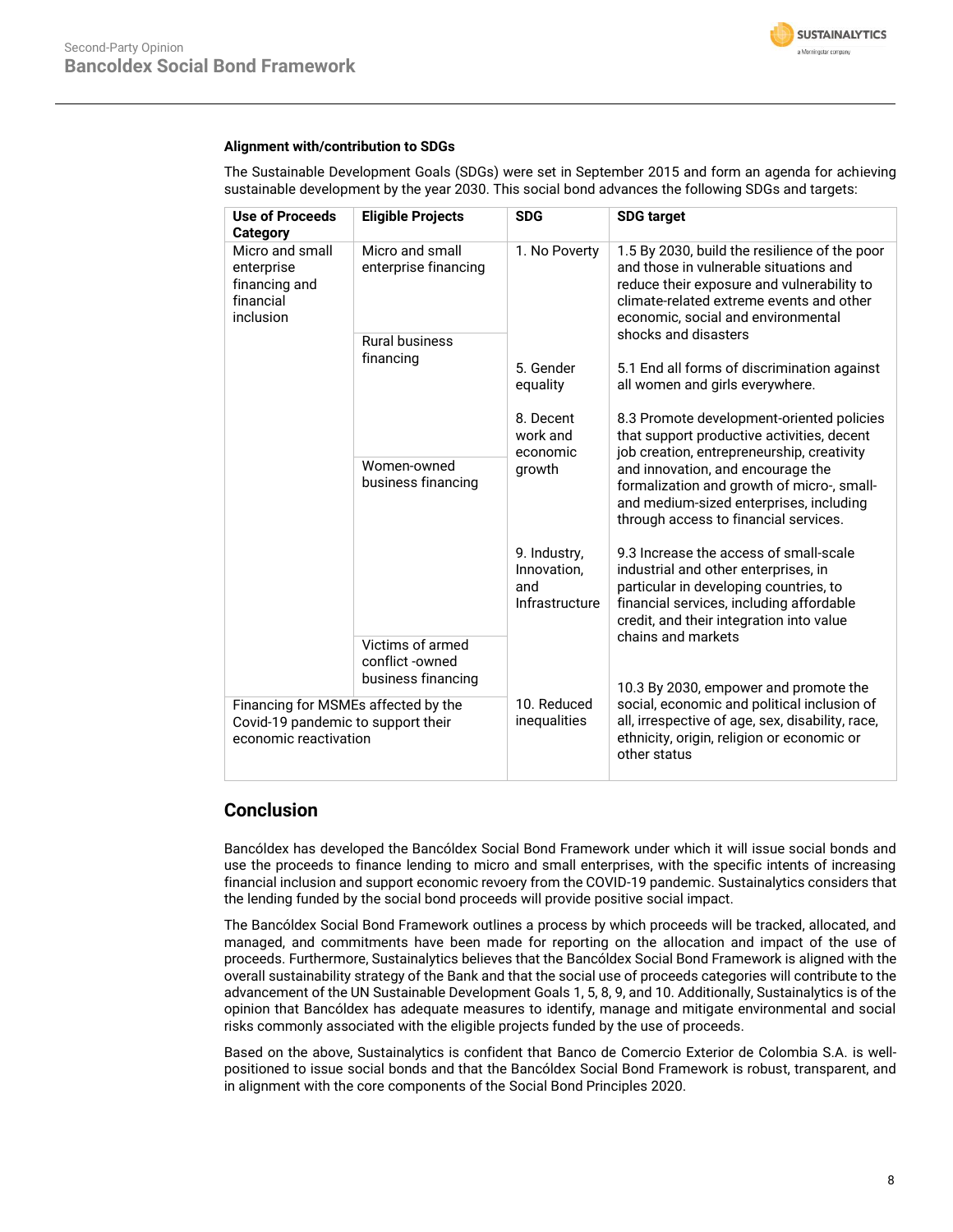

# <span id="page-8-0"></span>**Appendices**

# **Appendix 1: Social Bond/ Social Bond Programme -External Review Form**

## **Section 1. Basic Information**

| Issuer name:                                                             | Banco de Comercio Exterior de Colombia S.A. |
|--------------------------------------------------------------------------|---------------------------------------------|
| Social Bond ISIN or Issuer Social Bond Framework<br>Name, if applicable: | Bancóldex Social Bond Framework             |
| Review provider's name:                                                  | Sustainalytics                              |
| Completion date of this form:                                            | November 6, 2020                            |
| Publication date of review publication:                                  |                                             |

## **Section 2. Review overview**

### **SCOPE OF REVIEW**

The following may be used or adapted, where appropriate, to summarise the scope of the review. The review assessed the following elements and confirmed their alignment with the SBP:

| ⊠                                 | Use of Proceeds                             | ⊠ | Process for Project Evaluation and<br>Selection |  |  |  |
|-----------------------------------|---------------------------------------------|---|-------------------------------------------------|--|--|--|
| ⊠                                 | Management of Proceeds                      | ⊠ | Reporting                                       |  |  |  |
| <b>ROLE(S) OF REVIEW PROVIDER</b> |                                             |   |                                                 |  |  |  |
| ⊠                                 | Consultancy (incl. 2 <sup>nd</sup> opinion) | П | Certification                                   |  |  |  |
| П                                 | Verification                                | П | Rating                                          |  |  |  |
|                                   |                                             |   |                                                 |  |  |  |

☐ Other (please specify):

Note: In case of multiple reviews / different providers, please provide separate forms for each review.

### **EXECUTIVE SUMMARY OF REVIEW and/or LINK TO FULL REVIEW** *(if applicable)*

Please refer to Evaluation Summary above.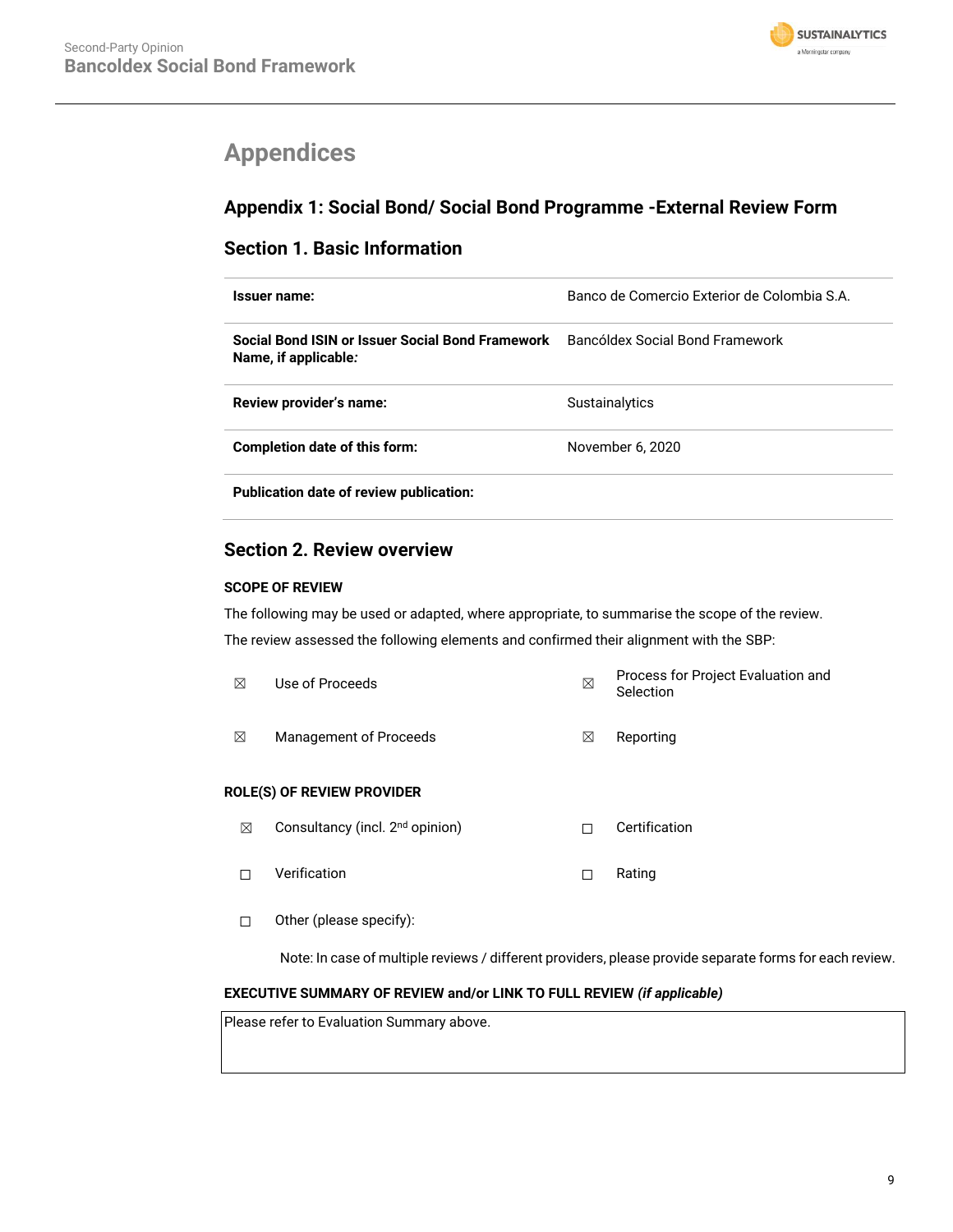

## **Section 3. Detailed review**

Reviewers are encouraged to provide the information below to the extent possible and use the comment section to explain the scope of their review.

### **1. USE OF PROCEEDS**

Overall comment on section *(if applicable)*:

The eligible categories for the use of proceeds – Micro and small enterprise financing, Rural business financing, Women-owned business financing, Victims of armed conflict-owned business financing, and Financing for MSMEs affected by the Covid-19 pandemic to support their economic reactivation – are aligned with those recognized by the Social Bond Principles that seek to achieve positive socio-economic outcomes for target populations. Sustainalytics considers that the financing provided will lead to positive social impacts and advance the UN Sustainable Development Goals, specifically SDGs 1,5, 8, 9, and 10.

#### **Use of proceeds categories as per SBP:**

| Affordable basic infrastructure                                                                                                |   | Access to essential services                                      |
|--------------------------------------------------------------------------------------------------------------------------------|---|-------------------------------------------------------------------|
| Affordable housing                                                                                                             | ⊠ | Employment generation (through SME<br>financing and microfinance) |
| Food security                                                                                                                  | ⊠ | Socioeconomic advancement and<br>empowerment                      |
| Unknown at issuance but currently expected to<br>conform with SBP categories, or other eligible<br>areas not yet stated in SBP | п | Other (please specify):                                           |

If applicable please specify the social taxonomy, if other than SBP:

### **2. PROCESS FOR PROJECT EVALUATION AND SELECTION**

Overall comment on section (if applicable):

Bancóldex's has created a Social Bonds Committee, comprised of representatives from the Treasury Department, the Corporate Strategic Vice-Presidency and the Commercial Vice-Presidency, and overseen by the Bank's Financial Vice-Presidency to carry out project selection. Sustainalytics considers this process to be in line with market practice.

### **Evaluation and selection**

| ⊠ | Credentials on the issuer's social objectives                                      | ⊠ | Documented process to determine that<br>projects fit within defined categories                  |
|---|------------------------------------------------------------------------------------|---|-------------------------------------------------------------------------------------------------|
| ⊠ | Defined and transparent criteria for projects<br>eligible for Social Bond proceeds | ⊠ | Documented process to identify and<br>manage potential ESG risks associated<br>with the project |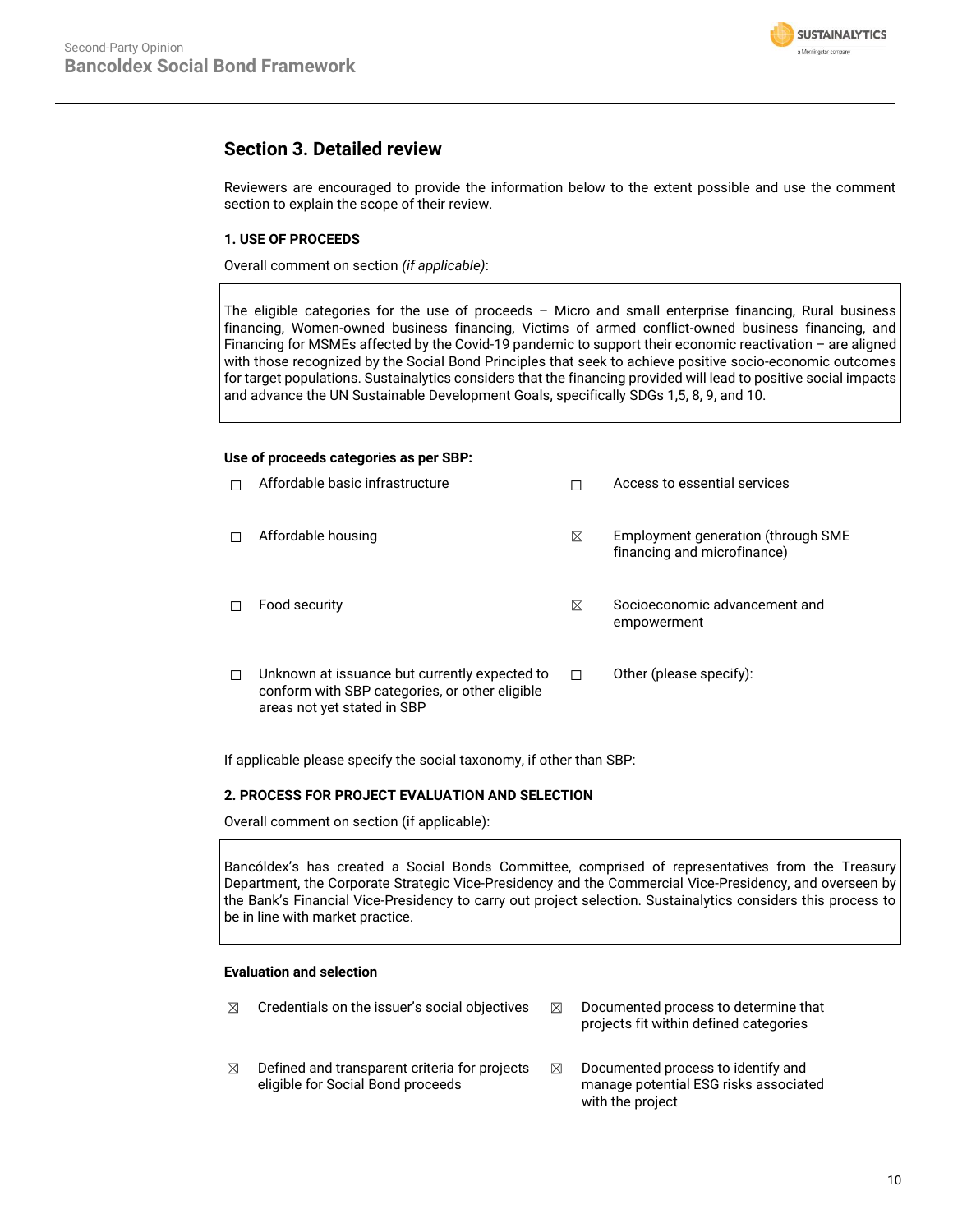

 $\boxtimes$  Summary criteria for project evaluation and selection publicly available ☐ Other (please specify):

### **Information on Responsibilities and Accountability**

- $\boxtimes$  Evaluation / Selection criteria subject to external advice or verification ☐ In-house assessment
- ☐ Other (please specify):

### **3. MANAGEMENT OF PROCEEDS**

Overall comment on section *(if applicable)*:

Bancóldex has charged its Treasury Department with the management of social bond proceeds. Pending allocation, proceeds may be held in cash or other highly liquid instruments. This is in line with market practice.

### **Tracking of proceeds:**

- $\boxtimes$  Social Bond proceeds segregated or tracked by the issuer in an appropriate manner
- $\boxtimes$  Disclosure of intended types of temporary investment instruments for unallocated proceeds
- ☐ Other (please specify):

### **Additional disclosure:**

 $\Box$  Allocations to future investments only  $\boxtimes$  Allocations to both existing and future investments ☐ Allocation to individual disbursements ☐ Allocation to a portfolio of disbursements ☒ Disclosure of portfolio balance of unallocated proceeds ☐ Other (please specify):

### **4. REPORTING**

Overall comment on section (if applicable):

Bancóldex intends to report annually on the allocation of proceeds, including amounts allocated as well as the number of loans granted and the average loan size. Additionally, the Bank will provide representative case studies to further illustrate the social impact of its financing. Sustainalytics views this reporting as aligned with market practice.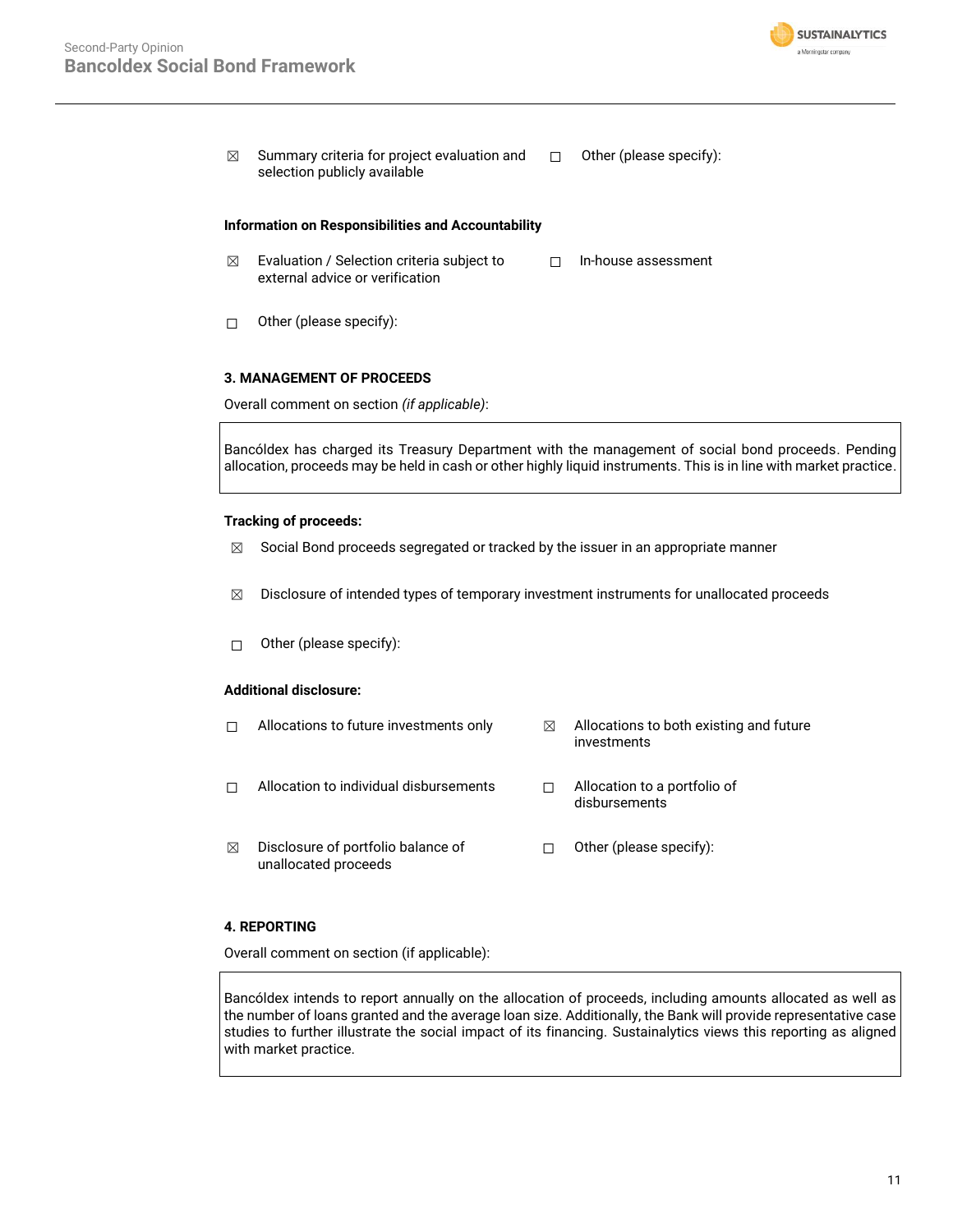

| Use of proceeds reporting: |                                                                                                             |             |                                                  |        |                              |                                                   |  |
|----------------------------|-------------------------------------------------------------------------------------------------------------|-------------|--------------------------------------------------|--------|------------------------------|---------------------------------------------------|--|
| □                          | Project-by-project                                                                                          |             | $\boxtimes$                                      |        | On a project portfolio basis |                                                   |  |
| □                          | Linkage to individual bond(s)                                                                               |             | $\Box$                                           |        | Other (please specify):      |                                                   |  |
|                            |                                                                                                             |             | Information reported:                            |        |                              |                                                   |  |
|                            |                                                                                                             | $\boxtimes$ | Allocated amounts                                |        | П                            | Social Bond financed share of total<br>investment |  |
|                            |                                                                                                             | $\Box$      | Other (please specify):                          |        |                              |                                                   |  |
|                            |                                                                                                             |             | Frequency:                                       |        |                              |                                                   |  |
|                            |                                                                                                             | $\boxtimes$ | Annual                                           |        | П                            | Semi-annual                                       |  |
|                            |                                                                                                             | $\Box$      | Other (please specify):                          |        |                              |                                                   |  |
|                            | Impact reporting:                                                                                           |             |                                                  |        |                              |                                                   |  |
| □                          | Project-by-project                                                                                          |             |                                                  | $\Box$ | On a project portfolio basis |                                                   |  |
| п                          |                                                                                                             |             | Linkage to individual bond(s)                    | ⊠      |                              | Other (please specify): Case studies              |  |
|                            | Information reported (expected or ex-post):                                                                 |             |                                                  |        |                              |                                                   |  |
|                            |                                                                                                             |             | $\boxtimes$ Number of beneficiaries              |        | $\boxtimes$                  | <b>Target populations</b>                         |  |
|                            |                                                                                                             |             | $\Box$ Other ESG indicators (please<br>specify): |        |                              |                                                   |  |
|                            |                                                                                                             |             | Frequency:                                       |        |                              |                                                   |  |
|                            |                                                                                                             | ⊠           | Annual                                           |        | п                            | Semi-annual                                       |  |
|                            |                                                                                                             | □           | Other (please specify):                          |        |                              |                                                   |  |
| <b>Means of Disclosure</b> |                                                                                                             |             |                                                  |        |                              |                                                   |  |
| □                          |                                                                                                             |             | Information published in financial report        | П      | report                       | Information published in sustainability           |  |
| □                          | documents                                                                                                   |             | Information published in ad hoc                  | П      |                              | Other (please specify):                           |  |
| □                          | Reporting reviewed (if yes, please specify which parts of the reporting are subject to<br>external review): |             |                                                  |        |                              |                                                   |  |

Where appropriate, please specify name and date of publication in the useful links section.

**USEFUL LINKS** (e.g. to review provider methodology or credentials, to issuer's documentation, etc.)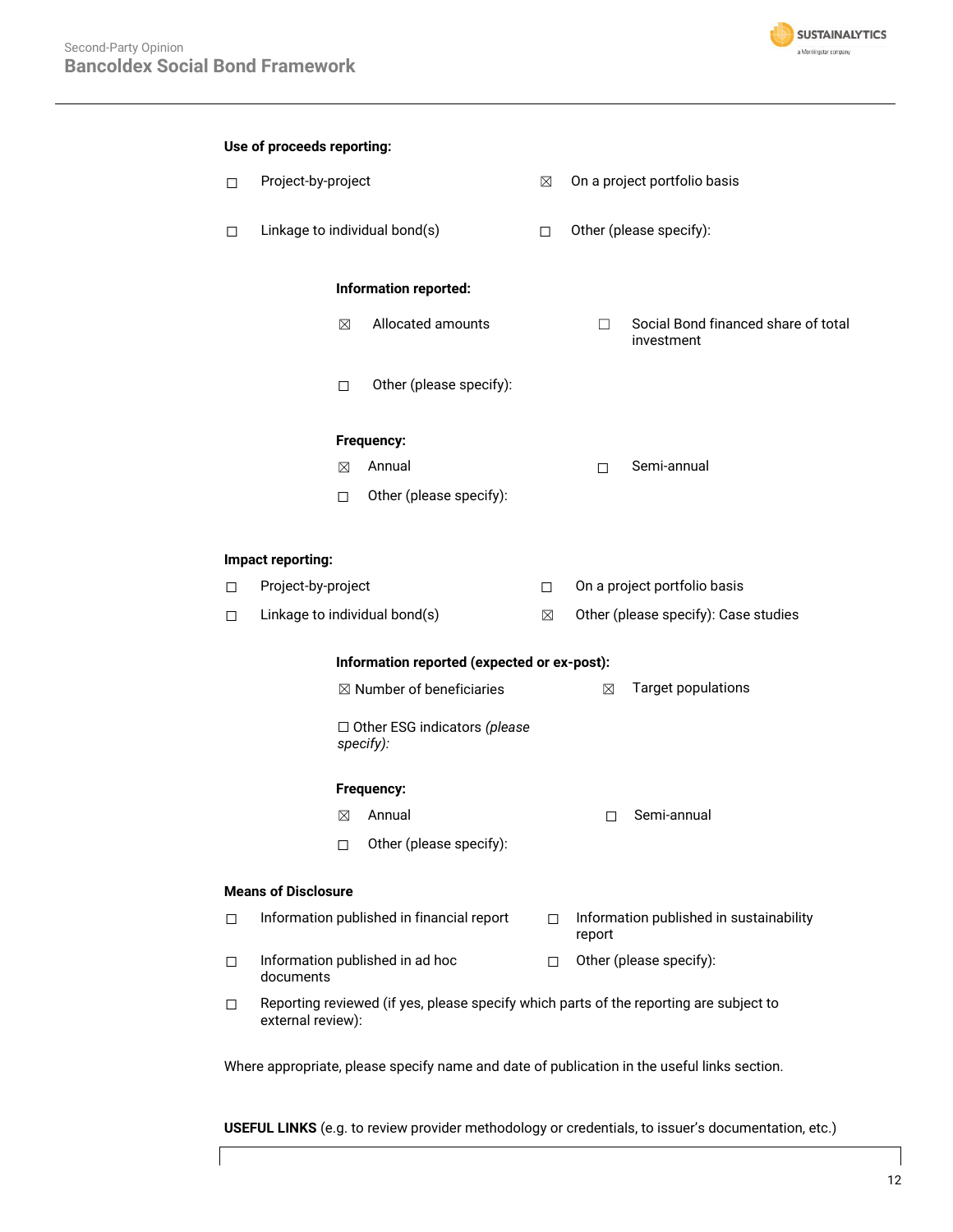

### **SPECIFY OTHER EXTERNAL REVIEWS AVAILABLE, IF APPROPRIATE**

### **Type(s) of Review provided:**

- ☐ Consultancy (incl. 2nd opinion) ☐ Certification
- ☐ Verification / Audit ☐ Rating
- ☐ Other (please specify):

**Review provider(s): Date of publication:**

#### **ABOUT ROLE(S) OF REVIEW PROVIDERS AS DEFINED BY THE SBP**

- i. Second-Party Opinion: An institution with social expertise, that is independent from the issuer may issue a Second-Party Opinion. The institution should be independent from the issuer's adviser for its Social Bond framework, or appropriate procedures, such as information barriers, will have been implemented within the institution to ensure the independence of the Second-Party Opinion. It normally entails an assessment of the alignment with the Social Bond Principles. In particular, it can include an assessment of the issuer's overarching objectives, strategy, policy and/or processes relating to social sustainability, and an evaluation of the social features of the type of projects intended for the Use of Proceeds.
- ii. Verification: An issuer can obtain independent verification against a designated set of criteria, typically pertaining to business processes and/or social criteria. Verification may focus on alignment with internal or external standards or claims made by the issuer. Also, evaluation of the socially sustainable features of underlying assets may be termed verification and may reference external criteria. Assurance or attestation regarding an issuer's internal tracking method for use of proceeds, allocation of funds from Social Bond proceeds, statement of social impact or alignment of reporting with the SBP, may also be termed verification.
- iii. Certification: An issuer can have its Social Bond or associated Social Bond framework or Use of Proceeds certified against a recognised external social standard or label. A standard or label defines specific criteria, and alignment with such criteria is normally tested by qualified, accredited third parties, which may verify consistency with the certification criteria.
- iv. Social Bond Scoring/Rating: An issuer can have its Social Bond, associated Social Bond framework or a key feature such as Use of Proceeds evaluated or assessed by qualified third parties, such as specialised research providers or rating agencies, according to an established scoring/rating methodology. The output may include a focus on social performance data, process relative to the SBP, or another benchmark. Such scoring/rating is distinct from credit ratings, which may nonetheless reflect material social risks.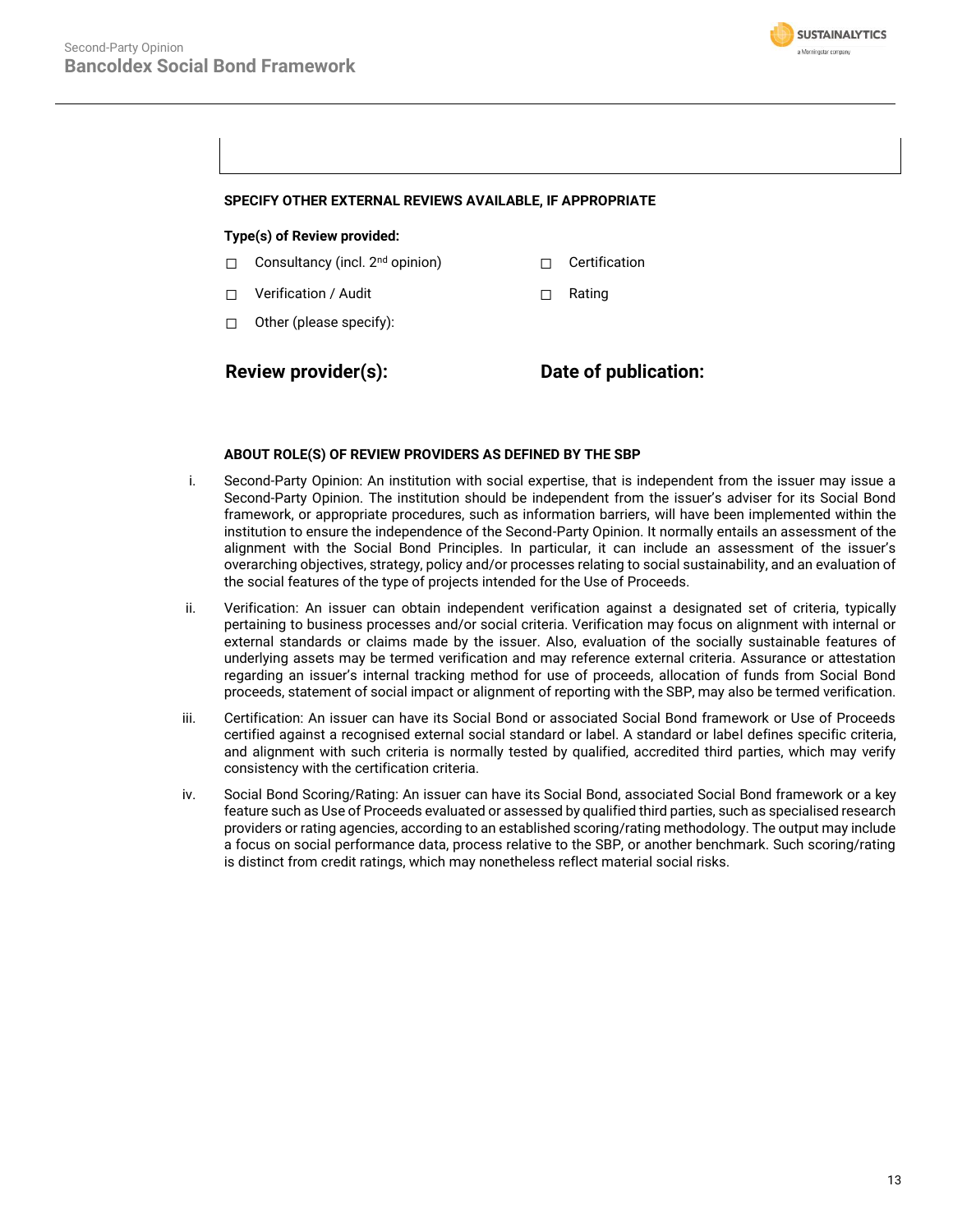# **Disclaimer**

### **Copyright ©2020 Sustainalytics. All rights reserved.**

The information, methodologies and opinions contained or reflected herein are proprietary of Sustainalytics and/or its third party suppliers (Third Party Data), and may be made available to third parties only in the form and format disclosed by Sustainalytics, or provided that appropriate citation and acknowledgement is ensured. They are provided for informational purposes only and (1) do not constitute an endorsement of any product or project; (2) do not constitute investment advice, financial advice or a prospectus; (3) cannot be interpreted as an offer or indication to buy or sell securities, to select a project or make any kind of business transactions; (4) do not represent an assessment of the issuer's economic performance, financial obligations nor of its creditworthiness; and/or (5) have not and cannot be incorporated into any offering disclosure.

These are based on information made available by the issuer and therefore are not warranted as to their merchantability, completeness, accuracy, up-to-dateness or fitness for a particular purpose. The information and data are provided "as is" and reflect Sustainalytics` opinion at the date of their elaboration and publication. Sustainalytics accepts no liability for damage arising from the use of the information, data or opinions contained herein, in any manner whatsoever, except where explicitly required by law. Any reference to third party names or Third Party Data is for appropriate acknowledgement of their ownership and does not constitute a sponsorship or endorsement by such owner. A list of our third-party data providers and their respective terms of use is available on our website. For more information, visit [http://www.sustainalytics.com/legal-disclaimers.](http://www.sustainalytics.com/legal-disclaimers)

The issuer is fully responsible for certifying and ensuring the compliance with its commitments, for their implementation and monitoring.

In case of discrepancies between the English language and translated versions, the English language version shall prevail.